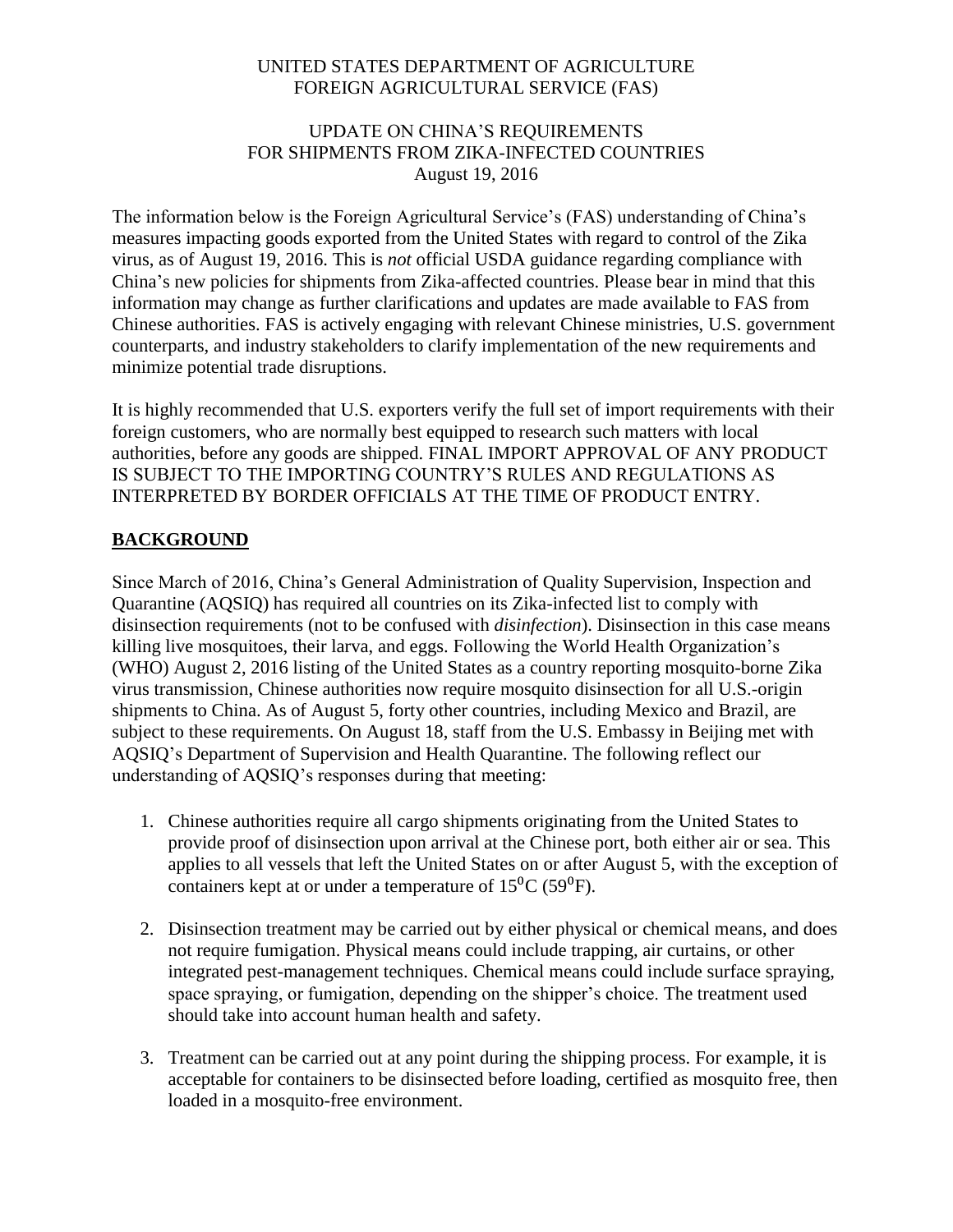- 4. Proof of disinsection does not need to be government-issued.
- 5. Either the vessel or the container must be certified, not the goods themselves.
- 6. The information to be included on the certificate has already been provided in the notice sent out by AQSIQ. If you do not have a copy, FAS can share with you.
- 7. All shipments found to contain live mosquito eggs, larvae, or mosquitoes during inspection at the Chinese port will be subject to disinsection, including shipments that are chilled below 15 degrees Celsius (59 degrees Fahrenheit). Chinese authorities will direct a third party to perform any required disinsection in accordance with WHO guidelines as outlined in the AQSIQ announcement. The cost will vary at each port of entry, but AQSIQ estimates that it will be about RMB 200 (\$30) for a 20-foot container and RMB 400 (\$60) for a 40-foot container.
- 8. All WHO member countries where Zika is present will be treated in the same manner.
- 9. AQSIQ has not contacted airlines, shipping lines, exporters, etc., about the mosquito treatment requirements. Rather, AQSIQ leaves it up to each CIQ (branch office) at the port of entry to give out this information.
- 10. AQSIQ will perform a Zika risk assessment for Florida and neighboring states, based in part on the U.S. Centers for Disease Control and Prevention (CDC) documentation of control measures. AQSIQ will use the assessment to determine whether to apply a regional approach in its Zika response.
- 11. China's policy applies to Zika and yellow fever, and will remain in effect until March 2017, subject to adjustment or renewal depending on the situation.

# **FAQs**:

1.1 Q: If a shipment left the United States before August 5, does it still need proof of disinsection?

A: No. The certificate requirement only applies to shipments after August 5, 2016. However, if live mosquito eggs, larva, or adults are discovered during routine inspection, then the shipment would need to undergo disinsection procedures.

1.2 Q: Does this requirement apply to transshipments through the U.S?

A: No. This does not apply to shipments that only pass through the United States without loading or unloading.

1.3 Q: If the goods originate from another country, does the requirement apply?

A: If the goods originate from another country that is listed on AQSIQ's list of Zikainfected countries, then yes, the measure applies.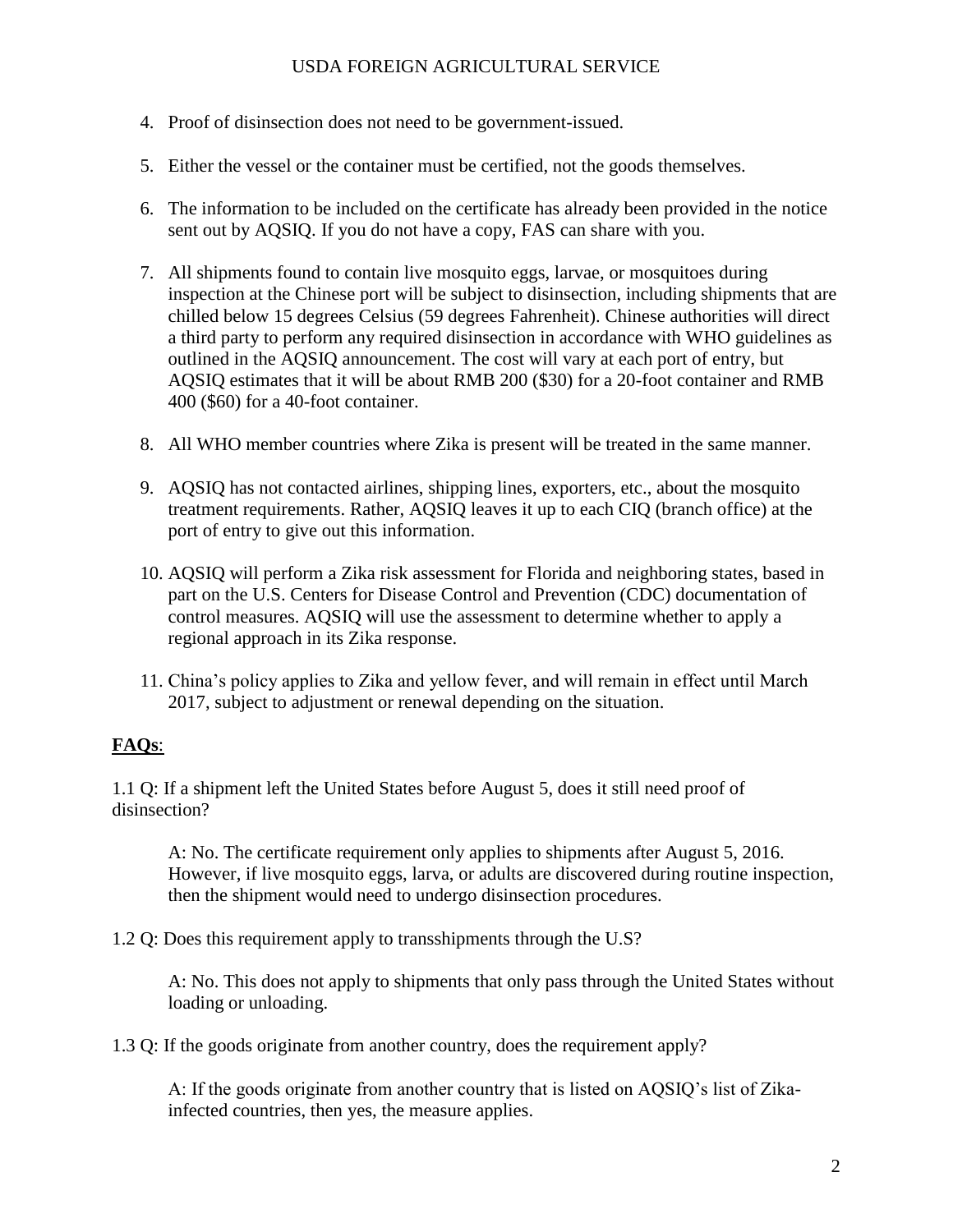1.4 Q: If the goods are from a Zika-free country, but are loaded in the United States before shipment to China, do the requirements apply?

A: Yes. The requirements apply to the location where the shipment is loaded, not the location where the goods are produced.

1.5 Q: Since the Zika virus has only been detected in one part of Florida, will AQSIQ consider regionalization?

A: Yes. AQSIQ will conduct a risk-assessment of the region, using information provided by the CDC, particularly focusing on Zika control measures. Based on the outcome of the risk-assessment, AQSIQ has indicated it may apply regionalization. There is no time estimate for when AQSIQ would make a determination.

**Each shipment must obtain proof of disinsection in the form of a certificate. AQSIQ has provided a certificate template that shows what information must be included. It is appended to this document.**

2.1 Q: Does the certificate need to be issued by a governmental body?

A: No. The certificates can be issued by a governmental body or an organization recognized by a governmental body.

2.2 Q: For the purposes of this measure, what counts as an organization recognized by a governmental body?

A: AQSIQ intended this definition to be very broad and would include licensed pest control companies, fumigation operations that are licensed to apply pesticides, and registered vessels. For example, a registered vessel could issue its own certificate of disinsection certifying that it is free of mosquitoes.

2.3 Q: Will all treatment certificates be accepted by local CIQ officials (local branches of AQSIQ)?

A: Because measures are not always applied in the same way by local CIQs, it is possible that some certificates will be rejected. For example, if the issuer of the certificate has a history of issuing certificates for shipments that are later found to carry live mosquito eggs, larva, or adults; the certificate may not be accepted by the CIQ. In these cases, the shipment or vessel would need to be disinsected at the port (even if it already received a treatment).

## **For shipments that must undergo disinsection at the local Chinese ports, the treatment will be carried out by a third-party who will then provide a certificate of disinsection.**

3.1 Q: For shipments or vessels that receive disinsection treatment at the local Chinese port, how much will the treatment cost?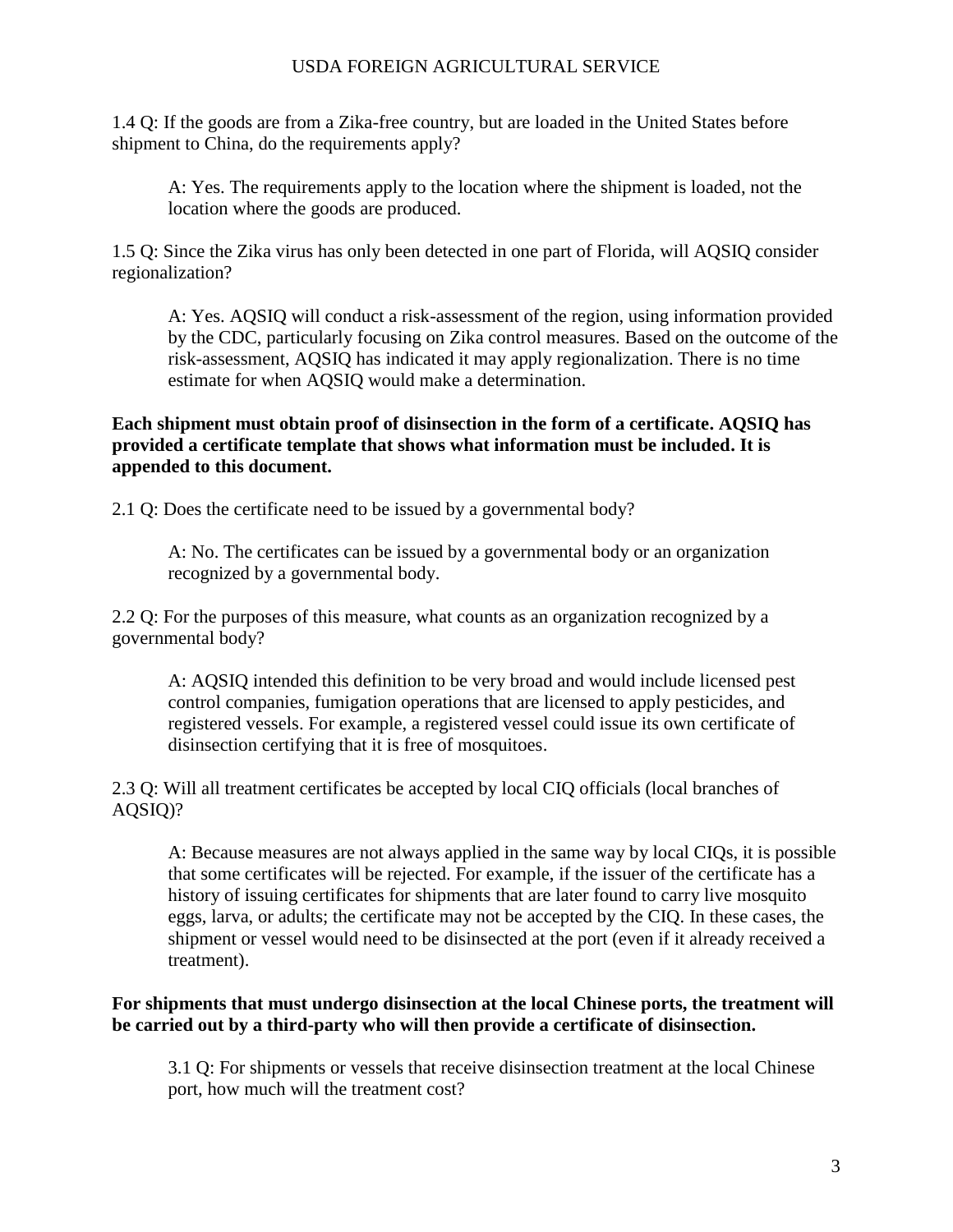A: The local Chinese authorities will determine the price of treatments at port, but AQSIQ has suggested that treatment for individual 20 foot containers would cost about RMB 200 (USD 30), and about RMB 400 for large 40 foot containers. The cost for disinsection of an entire vessel would depend on the size and complexity of the treatment. AQSIQ has indicated it will be a rare instance when an entire vessel will need to be redisinsected.

**The disinsection requirement (and therefore the proof of disinsection) applies to the container or vessel, NOT to the goods being shipped. Therefore, if the entire vessel can provide proof, in the form of a certificate, that the vessel is free of mosquitoes, then no additional inspection needs to be carried out.**

4.1 Q: Does every shipping container (e.g., a 20 foot shipping container) need an individual certificate?

A: No. If the entire vessel can provide proof, in the form of a certificate, that certifies the entire vessel has undergone the requisite disinsection treatment, then one certificate for the entire vessel is sufficient.

4.2 Q: Are there instances when individual containers would need to undergo disinsection treatment?

A: Yes. The shipper may decide to individually treat the containers. Or, if during a routine inspection, local CIQ officials discover live mosquito eggs, larva, or adults, disinsection of that container may be appropriate.

4.3 Q: If during a routine inspection, one container is discovered to contain mosquito larva, eggs, or adults, do all containers in that shipment need to be disinsected?

A: No. The container carrying the mosquitos would be disinsected, and possibly other containers from the same batch or origin, but in general, the entire shipment will not need to be disinsected again.

**Disinsection can be carried out by physical, chemical, or a combination of treatments. Note: All treatments must be lawfully applied in accordance with health, safety, and other relevant regulations. Physical treatments could include trapping, use of air curtains, and other integrated pest management techniques. Chemical treatments could include surface spraying, space spraying, or fumigation.**

5.1 Q: If the measure requires disinsection, does that mean every shipment must be fumigated?

A: No. There are multiple types of disinsection, with fumigation being just one option. Physical treatments, such as trapping, air curtains, and existing integrated pest management techniques could all be used. The certificate must describe the treatment.

5.2 Q: If goods that have been previously been treated with disinsection treatment, such as fumigation as part of a phytosanitary workplan, is a separate certificate required?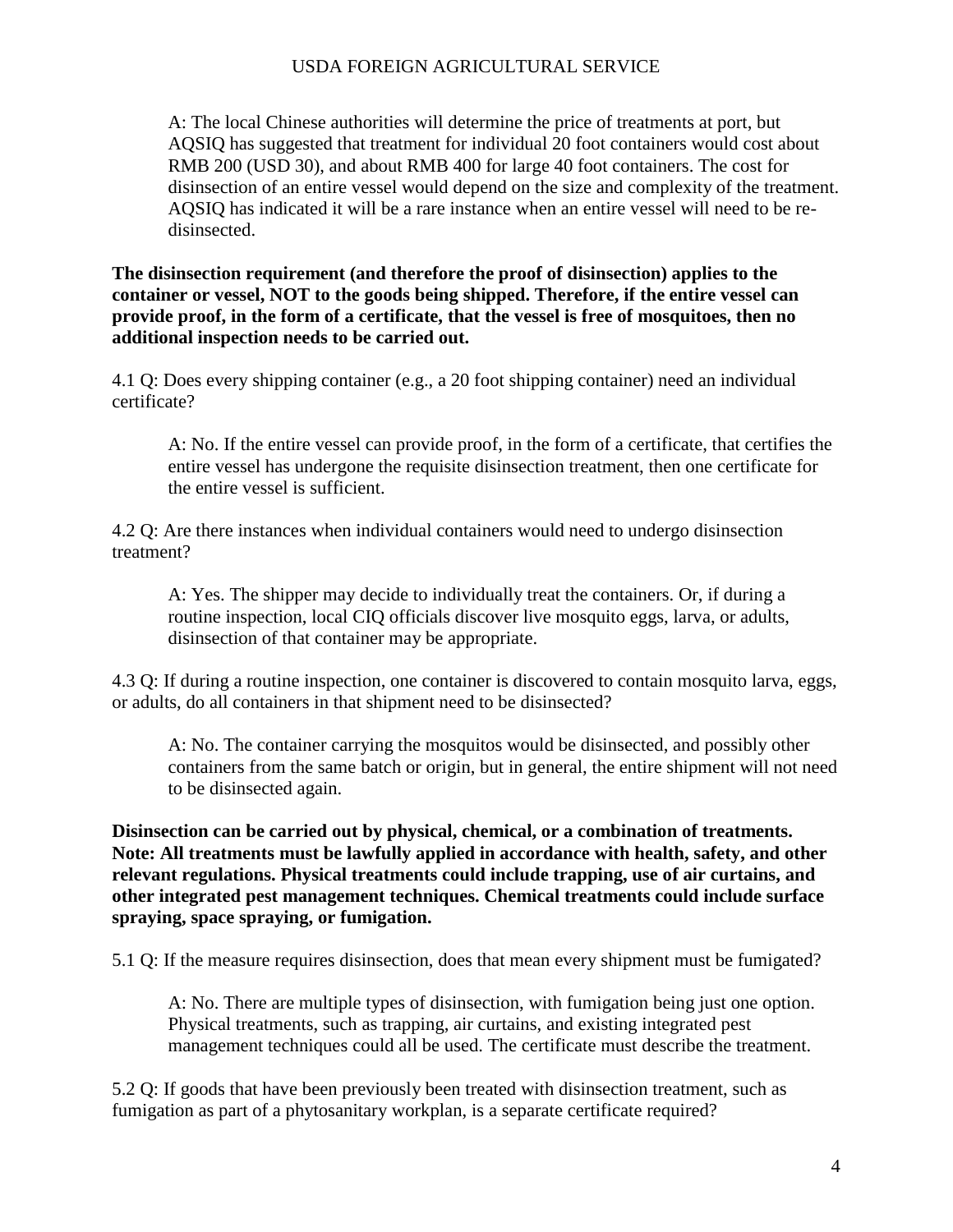A: A separate disinsection certificate is not required for the container or bulk storage compartment, since it would already have a phytosanitary certificate showing the treatment. However, the vessel itself will need a disinsection certificate.

5.3 Q: Does disinsection need to be carried out at a specific point during loading?

A: No. The disinsection treatment can be carried out at any point during the shipping process. For example, if the containers are disinsected before loading and certified as mosquito free, then loaded in a mosquito-free environment, this would be sufficient.

#### **A disinsection certificate is NOT required for shipments that are chilled below 15 degrees Celsius (59 degrees Fahrenheit). But, if live mosquito eggs or larva are found by local CIQ inspectors at port, then disinsection will be required**.

6.1 Q: If a refrigerated container does not need a disinsection certificate, does the vessel carrying that refrigerated container still need a disinsection certificate?

A: Yes. The cargo and the vessel are treated separately.

6.2 Q: If live mosquito eggs or larva are discovered during routine inspection, what disinsection treatments are available for sensitive shipments like fruits and vegetables?

A: In addition to chemical treatments, there are several physical treatments that may be used. All disinsection treatments must be applied in accordance with relevant health and safety laws and food safety requirements.

6.3 Q: How will the chilled/frozen exemption be enforced?

A: Local officials will check the refrigerated containers to confirm that temperatures are below 15 degrees Celsius. Generally, this will simply entail looking at a temperature display of the internal temperature.

6.4 Q: Earlier documents suggested that bulk food, bulk feed, fruit, and other commodities might be exempt from the certificate requirement. Is this true?

A: No. The only exemption applies to chilled/frozen product. Bulk food, feed, fruits, and other sensitive commodities must be treated similar to other commodities. However, when treating these sensitive commodities, special care must be taken to apply the treatments in accordance with health and safety regulations.

**All passenger and cargo aircraft departing from the United States must show proof of disinsection. In regard to cargo, the aircraft should be disinsected prior to cargo loading and provide the proper certificate. For passenger airlines, the aircraft should be disinsected before passengers board.**

7.1 Q: What are the acceptable types of disinsection treatments for the passenger hold of an aircraft?